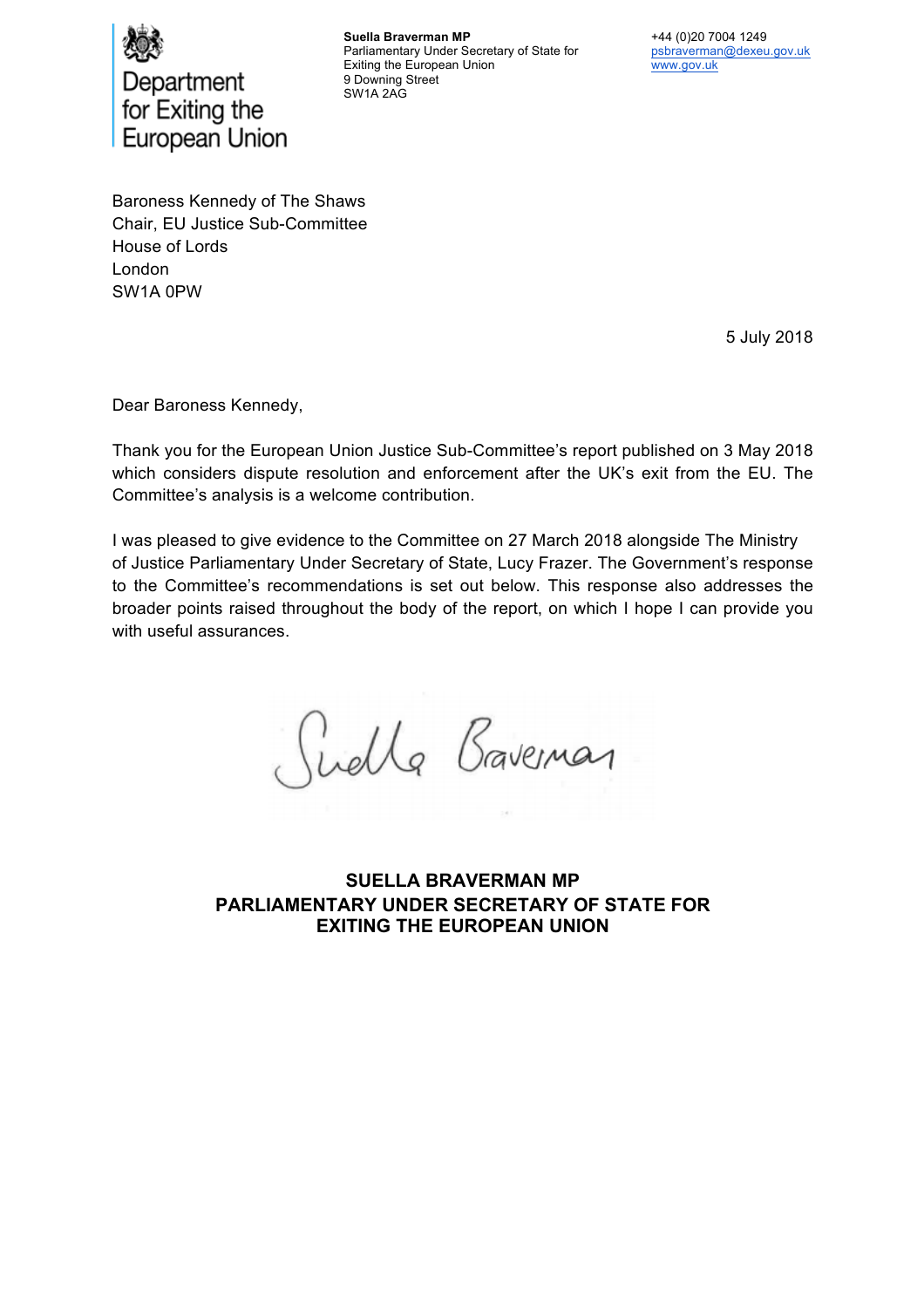#### **GOVERNMENT RESPONSE TO THE EUROPEAN UNION COMMITTEE'S REPORT**  *DISPUTE RESOLUTION AND ENFORCEMENT AFTER BREXIT*

#### **Dispute Resolution**

As set out in the Government's future partnership paper on enforcement and dispute resolution<sup>1</sup>, there are a number of different mechanisms for resolving disputes in international agreements. There are also a number of existing precedents where the EU has reached agreements with Third Countries which provide for a close cooperative relationship, without the CJEU having jurisdiction over those countries. These examples illustrate the range of ways in which the parties to international agreements, including the EU, have obtained assurances that obligations in those agreements will be enforced, that divergence can be avoided where necessary, and that disputes can be resolved.

The Government agrees with the Committee's assessment that none of these existing options provides a complete solution for dispute resolution after EU exit. These different models and approaches are not mutually exclusive, and dispute resolution mechanisms can combine a number of these together. This is why the Government has made clear on a number of occasions that we will not be pursuing an off-the-shelf arrangement. Instead, we will be seeking a bespoke arrangement that works for both the UK and the EU.

We also agree that with the report's statement that there is no "one-size-fits-all" solution to dispute resolution after EU exit. Ultimately, the dispute resolution mechanism we agree will be dependent on the final substance and context of the agreement. We know that to underpin our trading relationship, for example, we will need an arbitration mechanism that is completely independent, something which is common to Free Trade Agreements.

#### **Withdrawal Agreement**

The Government agrees with the Committee's view that we must respect the legal autonomy of both the UK and the EU's legal orders. The CJEU will continue to interpret EU law and be the ultimate arbiter of EU law within the EU and its Member States. We will respect that role as we would the courts of any of our close partners, and as we would expect our partners to respect the role of the Supreme Court within the UK.

We recognise that the EU cannot be bound by an international judicial body other than the CJEU on matters of EU law. However, it does not follow that the CJEU must be given the power to enforce and interpret international agreements between the EU and third countries, even where they utilise terms or concepts found in EU law. Nor is it a required means of resolving disputes between the EU and third countries on the interpretation or implementation of an agreement. As the precedents explored in our future partnership paper demonstrate, there is no barrier to agreements which use terms or concepts in EU law being enforced or interpreted by judicial bodies which are not the CJEU, where those judicial bodies only bind non-EU parties to the agreement, and do not purport to bind the EU itself.

 <sup>1</sup> https://assets.publishing.service.gov.uk/government/uploads/system/uploads/attachment\_data/file/63 9609/Enforcement\_and\_dispute\_resolution.pdf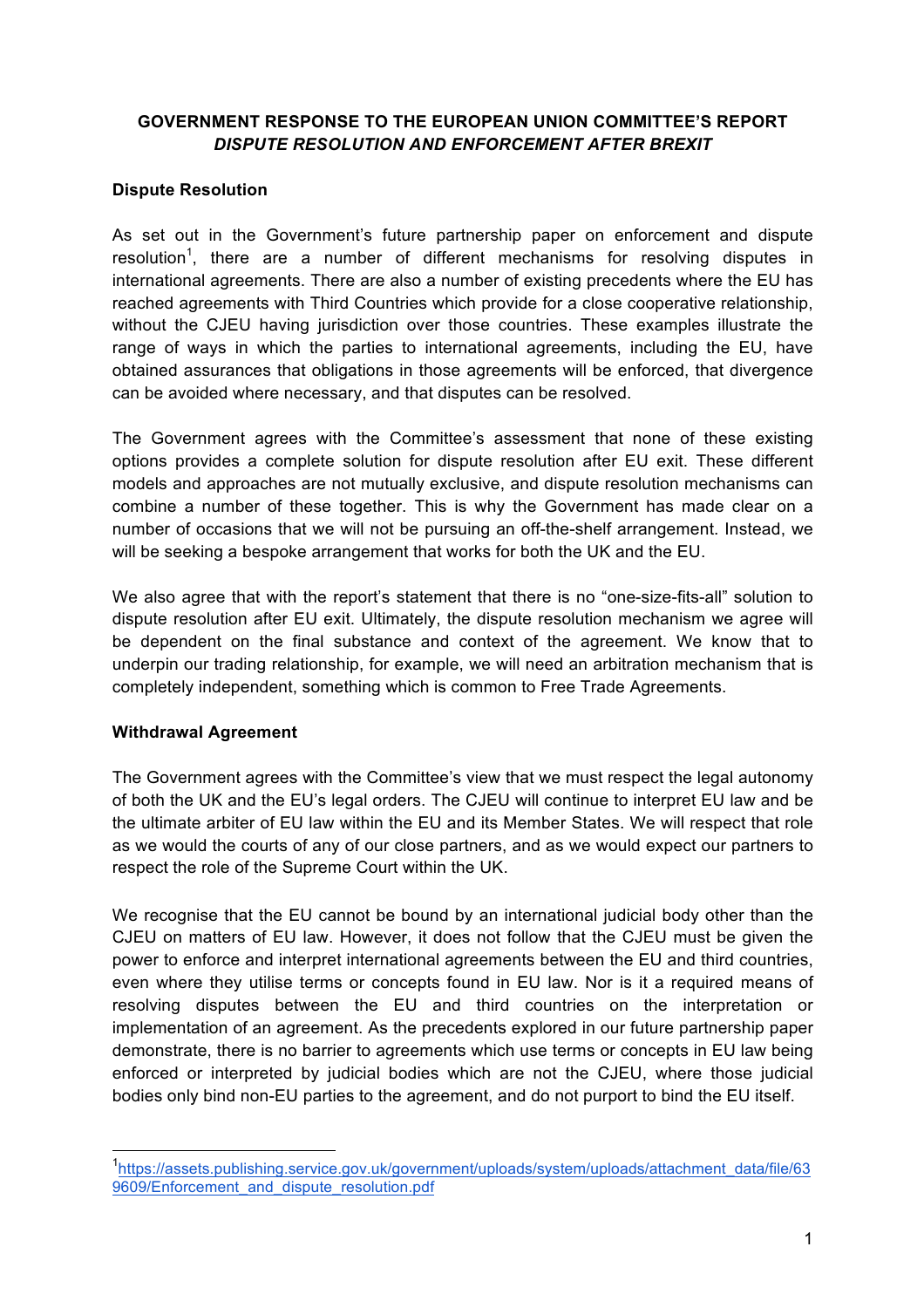**1. We are unconvinced by the Government's suggestion that all disputes relating to the Withdrawal Agreement can simply be settled politically by the Joint Committee. It is possible that intractable disputes may arise under the Withdrawal Agreement. These should not be left as potentially insoluble for reasons of short-term expediency: the Government and the EU will have to reach a sensible and pragmatic compromise on this question. (Paragraph 121)** 

As it stands, the EU's draft legal text for the Withdrawal Agreement states that the CJEU should have jurisdiction over disputes referred to it by the Joint Committee at the request of either the UK or the EU. Such an arrangement, whereby the CJEU would act as the means of resolving disputes between the EU and a non-Member State would be wholly unprecedented. As already mentioned, the Withdrawal Agreement must respect the autonomy and integrity of both the UK and the EU.

The dispute resolution mechanism for the Withdrawal Agreement is a matter for negotiation and will depend on the document's content. We recognise that there needs to be a clear mechanism for governing and enforcing our Withdrawal Agreement with the EU – as there is in any international agreement – and we will continue to engage constructively on this in the negotiations.

### **2. If the Government does wish to avail itself of the suggested option of docking with the EFTA court, simply for the purpose of settling disputes arising from the Withdrawal Agreement, it will have to commence negotiations with both the EU 27 and the EEA/EFTA states as a matter of urgency. (Paragraph 123)**

The Committee's report acknowledges that docking into the EFTA Court would be a limited solution. The report does, however, suggest that the Government could dock to the EFTA Court for the purpose of settling disputes arising from the Withdrawal Agreement. The Government has no plans to dock to the EFTA Court to settle disputes arising from the Withdrawal Agreement or from future agreements. Using the EFTA Court even for this purpose would not be a simple or straightforward solution. The EFTA Court does not currently offer a dispute resolution mechanism between EFTA States and the EU. It is a court within the internal legal order of the three EFTA States, much as the UK Supreme Court is the highest court within the UK's internal legal order. Its decisions do not legally bind the EU. So disputes between the EFTA states and the EU are not resolved by the EFTA Court. Furthermore, the EFTA Court's role and responsibilities are set out in an international agreement between Norway, Iceland and Liechtenstein. All three countries would have to agree to fundamentally change the role of the Court which only has jurisdiction to settle disputes between EFTA States regarding the interpretation or application of the EEA Agreement.

# **3. It is important that this continued jurisdiction of the CJEU should only be for a reasonable, time limited, period: we urge the Government to ensure that there is a longstop for any claims that arise during the transition, so that cases relating to acts occurring during transition cannot be brought indefinitely. (Paragraph 147)**

As the Committee's report sets out, we have agreed that during the implementation period in order to provide continuity and certainty for businesses and individuals the existing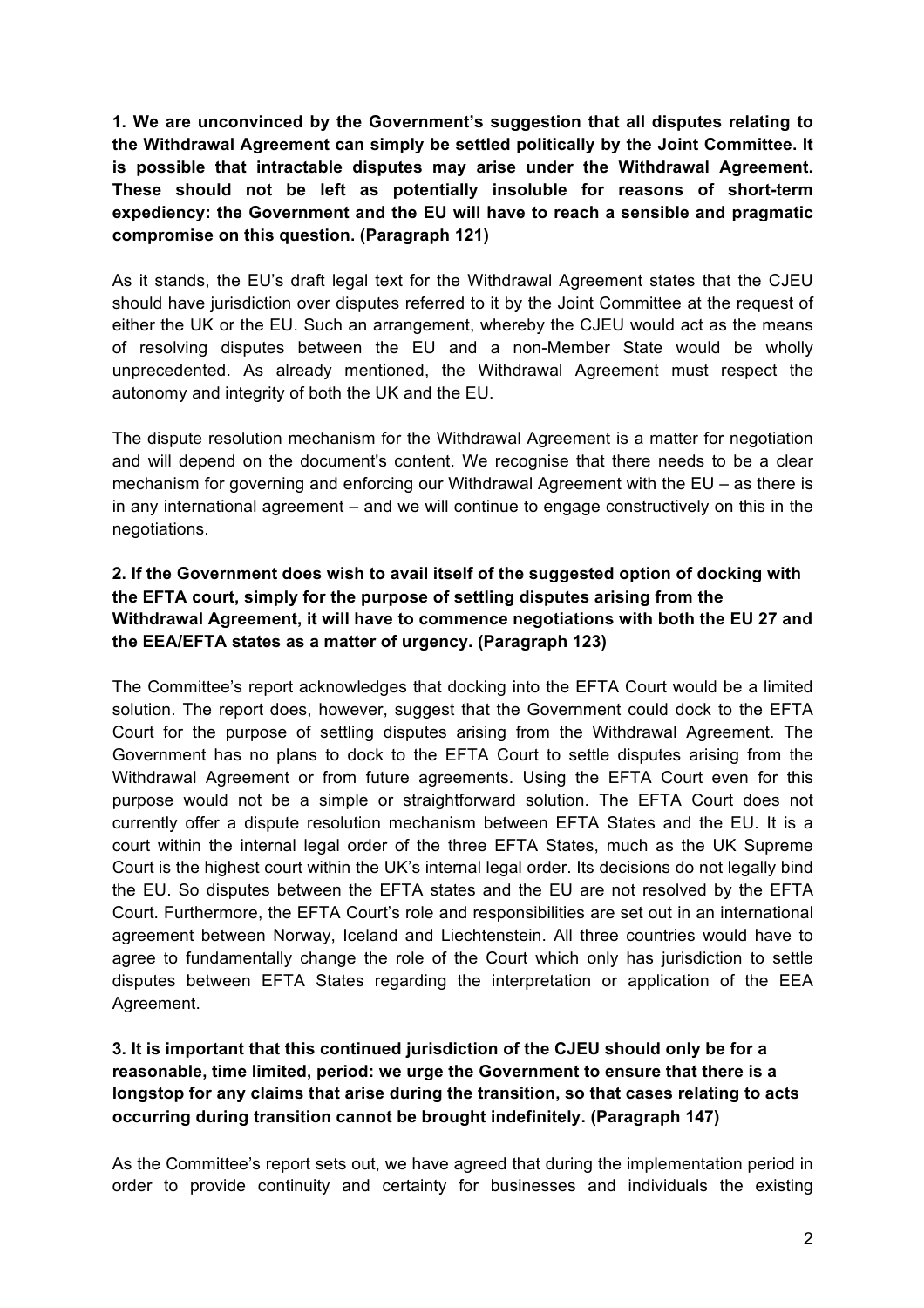framework of rules and regulations will continue to apply. The existing EU mechanisms for supervision and enforcement will also continue to apply and we will continue to follow CJEU judgments. The Committee should be assured that this does not change the fact that in the long term, after the end of the implementation period, the UK will no longer be under the jurisdiction of the CJEU.

As part of our withdrawal, we have agreed that any pending UK cases before the CJEU at the end of the implementation period should continue through to a binding judgment. The Government agrees with the Committee's assessment that allowing the CJEU to continue to rule indefinitely over new cases based on facts arising before the end of the Implementation Period would cause uncertainty and undermine the sovereignty of our courts. We expect to reach agreement in negotiations soon on this remaining issue.

# **4. The Minister seemed unconcerned at the loss of UK judges from the CJEU during the transition, and did not address the consequences that could arise as a result. (Paragraph 148)**

Judges and Advocates General appointed by Member States to the CJEU do not 'represent' their home country, nor is there any guarantee that they will sit on cases involving or referred by their home country. The UK will no longer be a Member State from March 2019 and it is right therefore that we withdraw from the institutions. Whilst we may no longer have a UKnominated judge at the CJEU, during the implementation period we will maintain our right to intervene in cases before the Court, and our lawyers will maintain their rights of audience. This will ensure that UK interests can continue to be represented at the Court during the implementation period.

# **5. We urge the Government to be much clearer, by being more detailed, about its approach to these issues. If the Prime Minister wishes to make such an offer to the EU 27 this should be done with precision and clarity, by means of a draft text that can be properly scrutinised by all sides. (Paragraph 179)**

We will engage constructively to negotiate an approach to dispute resolution which meets the key objectives of the UK and the EU, underpinning the deep and special partnership we seek. The Government's future partnership paper on this matter sets out our approach to enforcement and dispute resolution in more detail.

The paper states that, as part of the deep and special partnership we seek with the EU, it is in the interests of both the UK and the EU that: the rights and obligations agreed between us can be relied upon and enforced by individuals and businesses; and where disputes arise between the UK and the EU on the application or interpretation of these obligations, those disputes can be resolved efficiently and effectively.

The paper also sets out four principles for enforcement and dispute resolution, which are to: maximise certainty for individuals and businesses; ensure that they can effectively enforce their rights in a timely way; respect the autonomy of EU law and UK legal systems while taking control of our own laws; and continue to respect our international obligations.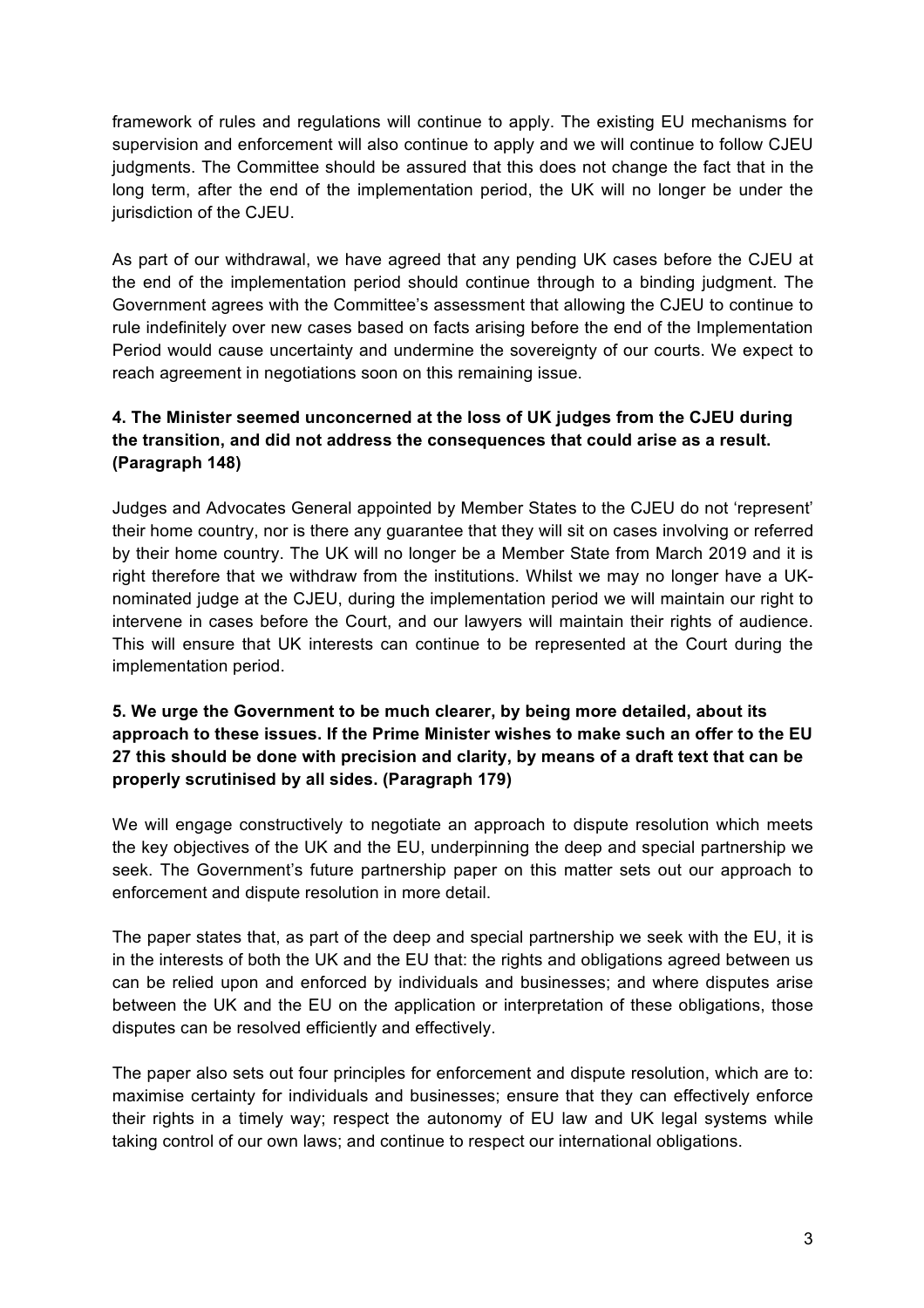As the paper also sets out, the form these mechanisms take varies considerably across the spectrum of agreements, given the different areas of international cooperation, and consequently the varied nature of potential disputes that could arise. We accept that the appropriate dispute resolution mechanism will be dependent on the substance and context of each agreement.

We have also set out our approach to the CJEU. In leaving the European Union, we will bring about an end to the jurisdiction of the CJEU in the UK. That means that UK courts will no longer be obliged to make references to the CJEU, and the UK will not be bound by the hundreds of CJEU judgments each year. However, as the Prime Minister made clear in her Mansion House Speech, EU law and the decisions of the CJEU will continue to affect us. For a start, the CJEU determines whether agreements the EU has struck are legal under the EU's own law. Or, if, as part of our future partnership, Parliament passes an identical law to an EU law, it may make sense for our courts to look at the appropriate CJEU judgments so that we both interpret those laws consistently. Or, if we agree the UK should continue to participate in an EU agency this would mean abiding by the rules of those agencies and making an appropriate contribution; as part of those rules, the UK would have to respect the remit of the CJEU in that regard. But, our Parliament would remain ultimately sovereign. It could decide not to accept these rules, but with consequences for our membership of the relevant agency and linked market access rights.

As we have previously announced, our intention is to shortly publish a White Paper setting out further detail underpinning the PM's speeches in Mansion House, Florence, and Munich.

### **6. We recommend further that the enforcement and dispute resolution system established under the future relationship should be accessible to citizens and businesses, either directly or via a reference system from the domestic courts. The interests of citizens and businesses would be prejudiced if the future dispute resolution system between the UK and the EU 27 were to be entirely at-state-to-state level. (Paragraph 180)**

As previously stated, our published paper states that it is in the interests of both the UK and the EU that the rights and obligations agreed between us can be relied upon and enforced by individuals and businesses and, where disputes arise between the UK and the EU on the application or interpretation of these obligations, those disputes can be resolved efficiently and effectively.

We also set out four principles, which are to: maximise certainty for individuals and businesses; ensure that they can effectively enforce their rights in a timely way; respect the autonomy of EU law and UK legal systems while taking control of our own laws; and continue to respect our international obligations. The UK will engage constructively with the EU to negotiate an approach to dispute resolution and enforcement on this basis.

**7. We recognise the substantial positive influence that UK lawyers and judges have played in the evolution of EU law. After Brexit, the ability of the UK to affect the development of case-law in the EU is likely to be diminished significantly. Given the importance of the jurisdiction of the CJEU internationally, this may have a negative impact on the international standing of the UK's common law system. (Paragraph 188)**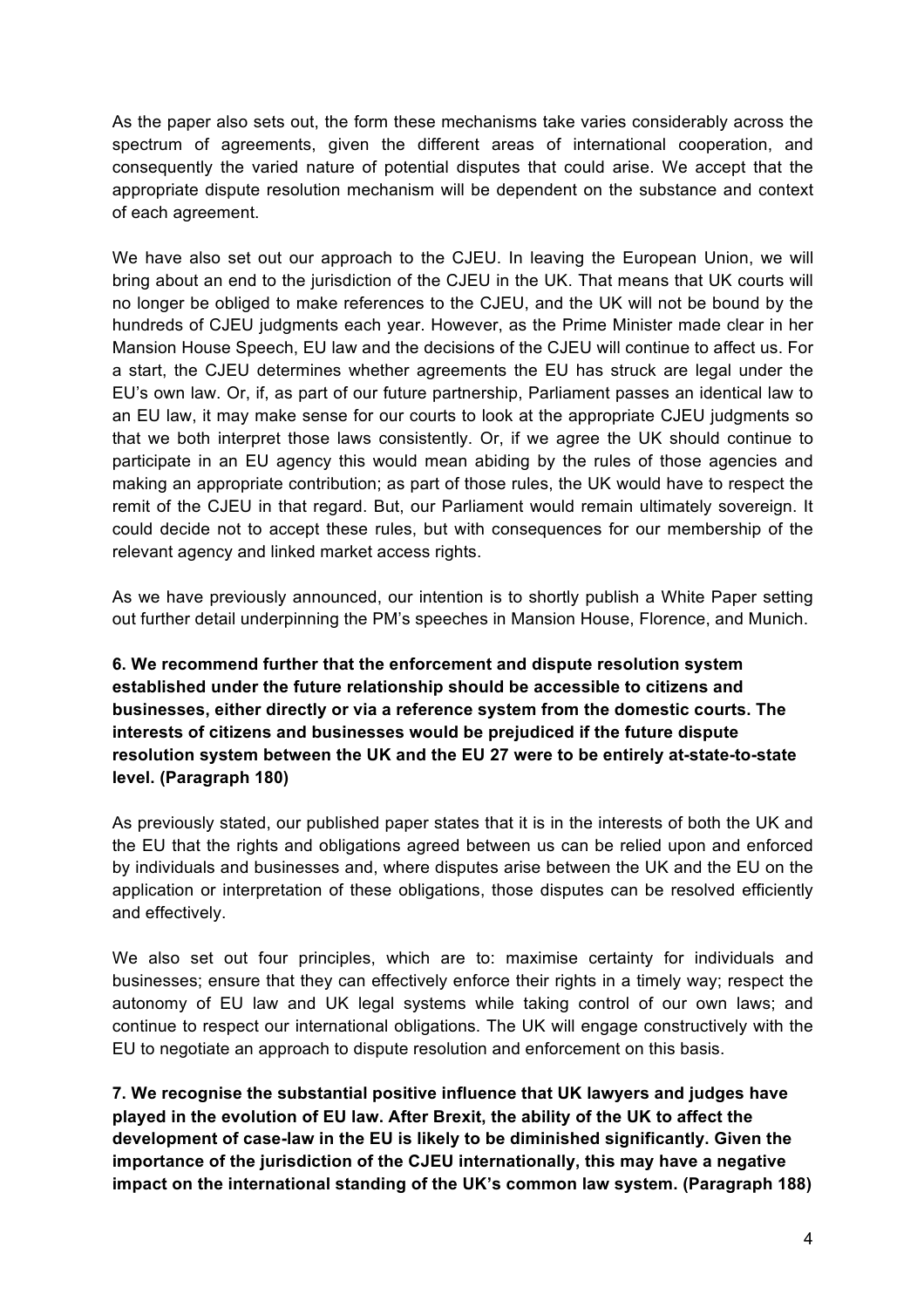The Government believes that the underlying strengths of the UK's laws and legal systems will remain after the UK leaves the EU. Specifically, the common law will remain attractive globally because it is built on precedents that make it predictable and transparent, and instil business confidence. As well as being grounded in the English language, the common law can adapt quickly, where, for example, new technology has implications for the law, and contracts are interpreted based on what they say.

The Government is also making sure that the strengths of our law and our legal services sector are promoted internationally. In October, Lord Keen launched the 'Legal Services are GREAT' campaign in Singapore. The campaign targets stronger links with emerging and established markets across the world and highlights the strengths of English law.

There are also forums outside of the formal EU structures where officials, lawyers and judiciary will be able to engage with their counterparts. For example, the UK is one of the founder members of the modern Hague Conference on Private International Law. We remain committed to the organisation and the projects it is pursuing, including one that aims to create a global instrument for the recognition and enforcement of civil judgments.

The Prime Minister has been clear that we are seeking the broadest and deepest possible partnership with the EU – covering more sectors and co-operating more fully than any Free Trade Agreement anywhere in the world today. We do not want to discriminate against EU service providers in the UK and we would not want the EU to discriminate against UK service providers. We want to agree an appropriate labour mobility framework that enables UK and EU businesses and professionals to travel, and provide services in person and over the phone or internet. This will support the ability of UK lawyers to practise in EU Member States after exit.

We also want UK professional qualifications, including UK legal titles, to continue to be recognised across the EU in the future, and vice versa. The March European Council agreed guidelines for negotiations on our future relationship, which reference the desire of the EU27 to include ambitious provisions on the recognition of qualifications. This is a useful starting point for the next stage of negotiations on the future economic partnership.

# **8. We took evidence on the issue of mutual recognition of judgments and civil justice cooperation as part of this inquiry, since the Government's response to our report Brexit: justice for families, individuals and businesses? highlighted limited progress. We have grave concerns about these issues, and we will revisit them shortly. (Paragraph 190)**

The Government looks forward to the Committee's further consideration of civil judicial cooperation. We have been clear that we believe the optimum outcome for both sides will be a new agreement, negotiated between the UK and the EU as part of the future partnership, which reflects our close existing framework and builds from our shared history and partnership. The European Council guidelines in March promisingly referred to co-operation in family matters, but, in line with the Prime Minister's Mansion House speech, we believe an agreement in this area should cover other aspects of civil judicial cooperation as well.